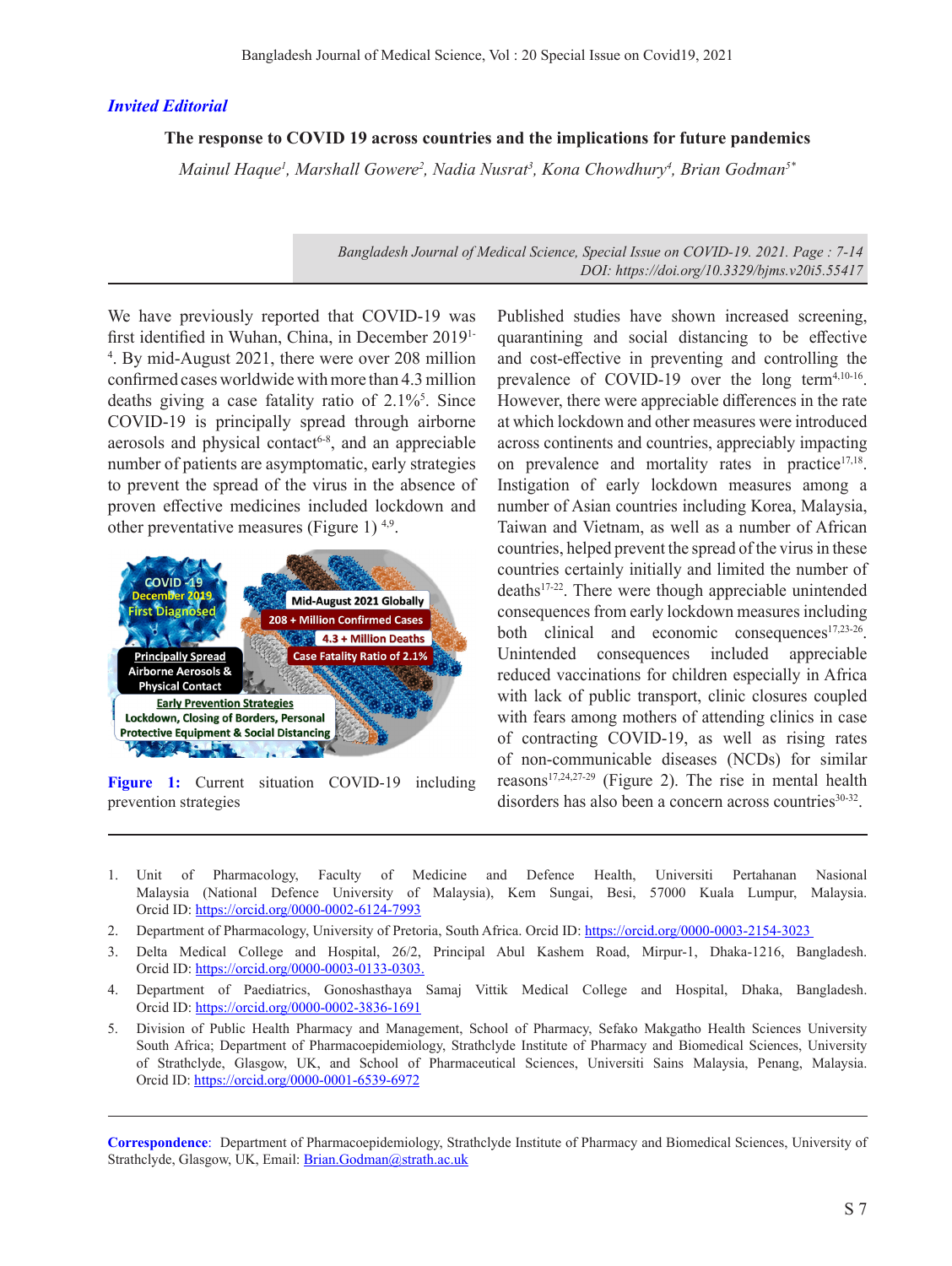

**Figure 2:** Clinical and economic impact of COVID-19

We have also seen an appreciable increase in the prescribing and dispensing of antimicrobials for patients with COVID-19 across sectors despite limited bacterial or fungal co-infections $22,33-37$ . This is a concern as this will increase antimicrobial resistance (AMR) rates if left unchecked increasing morbidity, mortality and costs4,38-40. Several initiatives and strategies can be instigated to reduce inappropriate prescribing and dispensing of antibiotics across sectors for essentially viral infections<sup> $40-42$ </sup>, and we will be following these up. In hospitals, this typically involves the instigation of antimicrobial stewardship programmes  $(ASPs)^{40,43-45}$ . Whilst it is recognised that ASPs are more difficult to introduce in hospitals among low- and middle-income countries (LMICs) due to resource and personnel issues, we are seeing a growing number of ASPs introduced across LMICs providing direction for the future $40,46-49$ . Effective programmes in ambulatory care include educational initiatives among physicians as well as educational and other interventions among pharmacists $40,42,50-52$ . We have seen limited dispensing of antimicrobials without a prescription in LMICs among patients with suspected COVID-19 where there are trained pharmacists available in pharmacies, with other national activities also helping reduce the self-purchasing of antibiotics<sup>18-20,40,42,53</sup>. Trained pharmacists can also help address some of the concerns arising from the COVID-19 pandemic including education especially around misinformation, helping with medicine supply especially among patients with chronic NCDs as well as increasing vaccination rates $17,54,55$ .

As mentioned in our previous publication, a key concern surrounding the pandemic has been the level

of misinformation with potential treatments and the adverse consequences this has produced<sup>4,56</sup>. The imperative to try a range of re-purposed medicines at the start of the pandemic given rapidly rising case numbers resulted in a number of poorly controlled trials with unsatisfactory efficacy and safety data<sup>57,58</sup>. This was certainly the case with hydroxychloroquine where despite concerns with initial trial designs, early endorsement by governments, medical societies, and others resulted in appreciably increased use, shortages, rising prices and deaths in a number of LMICs<sup>4,18.37,58-60</sup>. However, later studies failed to show any meaningful benefit leading to recommendations not to use hydroxychloroquine for the treatment of patients with COVID-19 especially with the potential for increased cardiac events and hepatic failure<sup>58,61,62</sup>. Similarly other re-purposed medicines, including lopinavir/ritonavir and remdesivir, have failed to reduce morbidity and mortality in hospitalised patients following comprehensive clinical trials leading again to recommendations not to prescribe them62-65. In fact, to date, only dexamethasone has been shown in large well conducted clinical trials to benefit patients on respiratory support in hospital with COVID-1966. There is also increasing evidence to support the use of medicines such as tocilizumab $67-69$ .

However, despite the lack of effectiveness with a number of the re-purposed medicines, the large rapidly instigated studies by the WHO (Solidarity) and the UK (Recovery) with multiple arms including hydroxychloroquine, lopinavir/ritonavir, remdesivir and dexamethasone, have shown that it is possible to rapidly assess multiple medicines simultaneously in large cohorts to provide robust answers $61-63$ . As a result, quickly provide treatment guidance and avoid the level of misinformation and its consequences that we have seen with medicines such as hydroxychloroquine with and without azithromycin<sup>18,20,58,60</sup>. This suggests it is possible to undertake robust trials simultaneously rather than in sequence when the situation arises providing direction for the future.

We have seen a number of other positive points arise from the urgency of the pandemic. These include capacity building to rapidly test patients as well as develop new low-cost tests where there are resource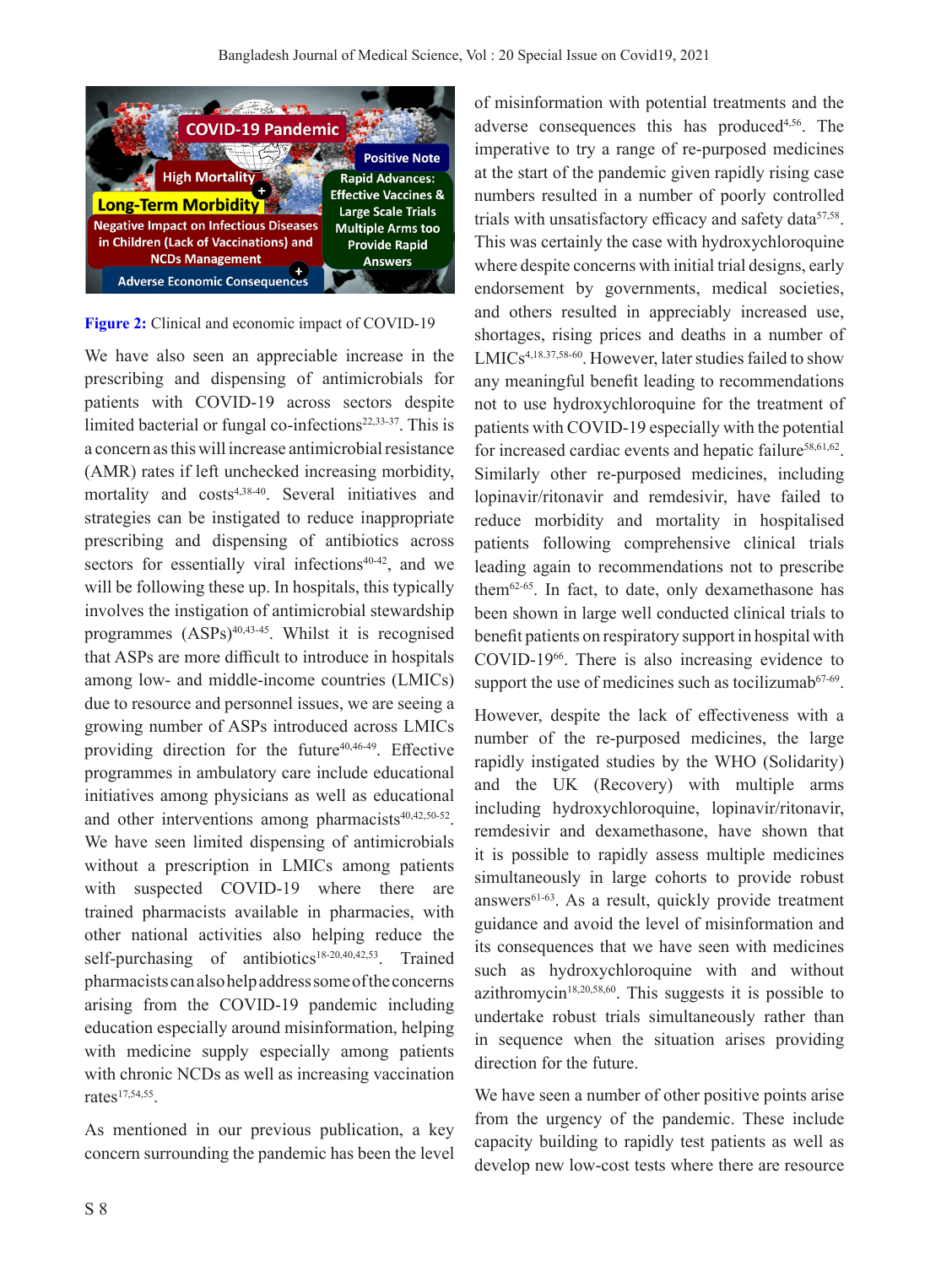concerns17,21,70. This could develop into new ways to streamline immunisation programmes where there are capacity issues both in terms of available vaccines but also support systems to administer them. Such mass monitoring could also potentially be used to rapidly track AMR rates across localities and countries through decoding the genomes of different bacteria given concerns with current surveillance methods among LMICs<sup>71</sup>. Such developments will enhance the potential for targeted interventional programmes to reduce high AMR rates among LMICs in the future. We have also seen a number of other innovations among LMICs to address concerns with identifying and managing patients with COVID-19. These include successful early sequencing of the COVID-19 genome in Ghana as well as the rapid development of different ventilators to address patients' needs among a number of African countries given shortages at the start of the pandemic $17,21$ , which also bodes well for the future.

Another positive outcome from the pandemic has been the rapid development of effective vaccines using different technologies including messenger RNA (mRNA)-based vaccines, with nanotechnologies here to stay<sup>72-78</sup>. This will be beneficial as more variants emerge in order to rapidly tweak vaccines<sup>79</sup>. Studies are now emerging of the differences in effectiveness, protection and adverse events between the different vaccines to guide future management strategies in different populations, with more studies ongoing $80$ . We will be following this up in future research projects. However, again there have been concerns with the level of misinformation regarding the various vaccines including the level of side-effects, negatively impacting on uptake rates in practice $81-85$ . Effective communication campaigns among all key stakeholder groups alongside potentially fining companies or groups for any misinformation, which is already happening among some African countries<sup>17</sup>, are potential ways forward to address this.

Whilst children have a lower risk of COVID-19, as well as milder clinical manifestations when they are infected $86,87$ , they do experience a number of symptoms including fever, cough and diarrhoea<sup>87</sup>. Overall, approximately 6% of COVID-19 infected children appear to experience severe symptoms

compared with an appreciable number of adults who have progressed to intensive care units to manage their condition in the absence of vaccines<sup>88</sup>. Since a large number of children with COVID-19 are asymptomatic $89$ , with most others experiencing milder symptoms if they do develop COVID-19, no deaths were reported among 416 cases of COVID-19 in children aged 1 to 9 years and a single death among 549 cases aged between 10 to 19 years in a recent study in China, and COVID-19 was very rarely fatal among children and young people in the UK even among those with underlying comorbidities $86,90$ , attention across countries towards children has typically focused more on the unintended consequences of COVID-19 including concerns whether routine vaccinations are being missed<sup>27,40</sup>. Alongside this, concerns with the appreciable prescribing of antibiotics in patients with COVID-19 including children<sup>40</sup>, as well as concerns with orphanhood and caregiver deaths among children especially in LMICs and the implications for future psychosocial and economic support<sup>91</sup>. Economic hardship as a result of the pandemic is also increasing domestic violence against children especially in LMICs as well as increasing child marriages and child labour in LMICs such as Bangladesh, with concerns over child development during the coming years $92-94$ . This needs to be monitored going forward.

However, the focus on children is changing with potentially increased morbidity and mortality with new variants. Potential treatments that have been researched in children include hydroxychloroquine, lopinavir/ritonavir, remdesivir, interferons, steroids and tocilizumab<sup>95-99</sup>. We will be shortly consolidating our findings, as well as reviewing current treatment patterns among a range of LMICs including Bangladesh, to provide future guidance.

In conclusion, the COVID-19 pandemic has resulted in multiple deaths and long-term morbidity across countries. However, there have been concerns with the unintended consequences of COVID-19 including the impact on NCDs incorporating mental health disorders as well as economic and other consequences including a rise in domestic violence. There have also been concerns with the level of misinformation regarding both prevention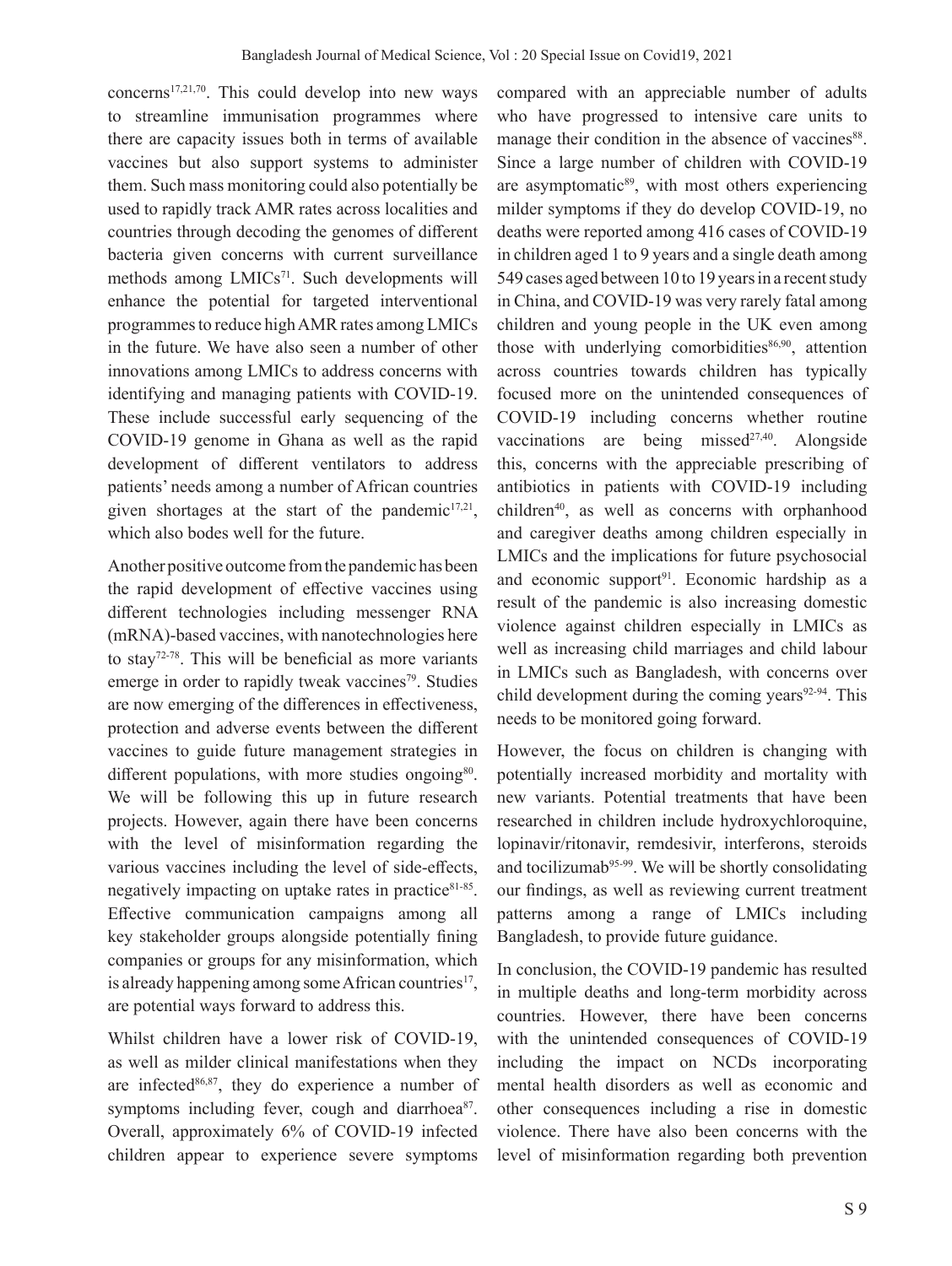and treatment, which needs addressing going forward including the instigation of evidence-based approaches among Governments, major Healthcare societies and patient organisations. On a positive note, we have seen rapid advances including the development of effective vaccines as well as the potential to conduct large scale trials with multiple arms simultaneously to provide rapid answers (Figure 2). We have also seen society adapt to a greater use of online platforms for the management of diseases including greater use of telemedicine and other approaches. This also includes greater use of online platforms for the teaching of pharmacy and medical students arising from early lockdown measures and closure of universities. There are though still issues of access and availability to internet bundles to address especially among LMICs to improve online teaching as well as undertaking clinical and practical teaching within a COVID-19 secure environment. This will also be the subject of future research projects.

## **References**

- 1. Wu Z, McGoogan JM. Characteristics of and Important Lessons From the Coronavirus Disease 2019 (COVID-19) Outbreak in China: Summary of a Report of 72 314 Cases From the Chinese Center for Disease Control and Prevention. *Jama*. **2020**;323(13):1239-42, doi: 10.1001/ jama.2020.2648
- 2. Li Q, Guan X, Wu P, Wang X, Zhou L, Tong Y, et al. Early Transmission Dynamics in Wuhan, China, of Novel Coronavirus-Infected Pneumonia. *N Engl J Med*. **2020**;382(13):1199-207. doi: 10.1056/NEJMoa2001316
- 3. Anwar S, Nasrullah M, Hosen MJ. COVID-19 and Bangladesh: Challenges and How to Address Them. *Frontiers in Public Health*. **2020**;8(154). doi: 10.3389/ fpubh.2020.00154
- 4. Godman B. Combating COVID-19: Lessons learnt particularly among developing countries and the implications. Bangladesh Journal of Medical Science, Special Issue on Covid19. 2020; S103-8. doi: https://doi. org/10.3329/bjms.v19i0.48413.
- 5. WHO. WHO Coronavirus (COVID-19) Dashboard. 18 August 2021. Available at URL: https://covid19.who.int/.
- 6. Haque M. Combating COVID-19: A Coordinated Efforts of Healthcare Providers and Policy Makers with Global Participation Are Needed to Achieve the Desired Goals. *Bangladesh Journal of Medical Science, Special Issue on Covid19*, **2020**: 1-05. DOI: https://doi.org/10.3329/bjms. v19i0.47610.
- 7. Klompas M, Baker MA, Rhee C. Airborne Transmission of SARS-CoV-2: Theoretical Considerations and Available Evidence. *Jama*. **2020**;324(5):441-2. doi: 10.1001/ jama.2020.12458
- 8. van Doremalen N, Bushmaker T, Morris DH, Holbrook MG, Gamble A, Williamson BN, et al. Aerosol and Surface Stability of SARS-CoV-2 as Compared with SARS-CoV-1. *N Engl J Med*. **2020**;382(16):1564-7. doi: 10.1056/ NEJMc2004973
- 9. Ayouni I, Maatoug J, Dhouib W, Zammit N, Fredj SB, Ghammam R, et al. Effective public health measures to mitigate the spread of COVID-19: a systematic review. *BMC public health*. **2021**;21(1):1015. doi: 10.1186/s12889- 021-11111-1
- 10. Rezapour A, Souresrafil A, Peighambari MM, Heidarali M, Tashakori-Miyanroudi M. Economic evaluation of programs against COVID-19: A systematic review. *International journal of surgery*. **2021**;85:10-8. doi: 10.1016/j.ijsu.2020.11.015
- 11. Courtemanche C, Garuccio J, Le A, Pinkston J, Yelowitz A. Strong Social Distancing Measures In The United States Reduced The COVID-19 Growth Rate. *Health affairs*. **2020**;39(7):1237-46. doi: 10.1377/hlthaff.2020.00608
- 12. Nussbaumer-Streit B, Mayr V, Dobrescu AI, Chapman A, Persad E, Klerings I, et al. Quarantine alone or in combination with other public health measures to control COVID-19: a rapid review. *The Cochrane database of systematic reviews*. **2020**;4:Cd013574. doi: 10.1002/14651858.CD013574.
- 13. Reddy KP, Shebl FM, Foote JHA, Harling G, Scott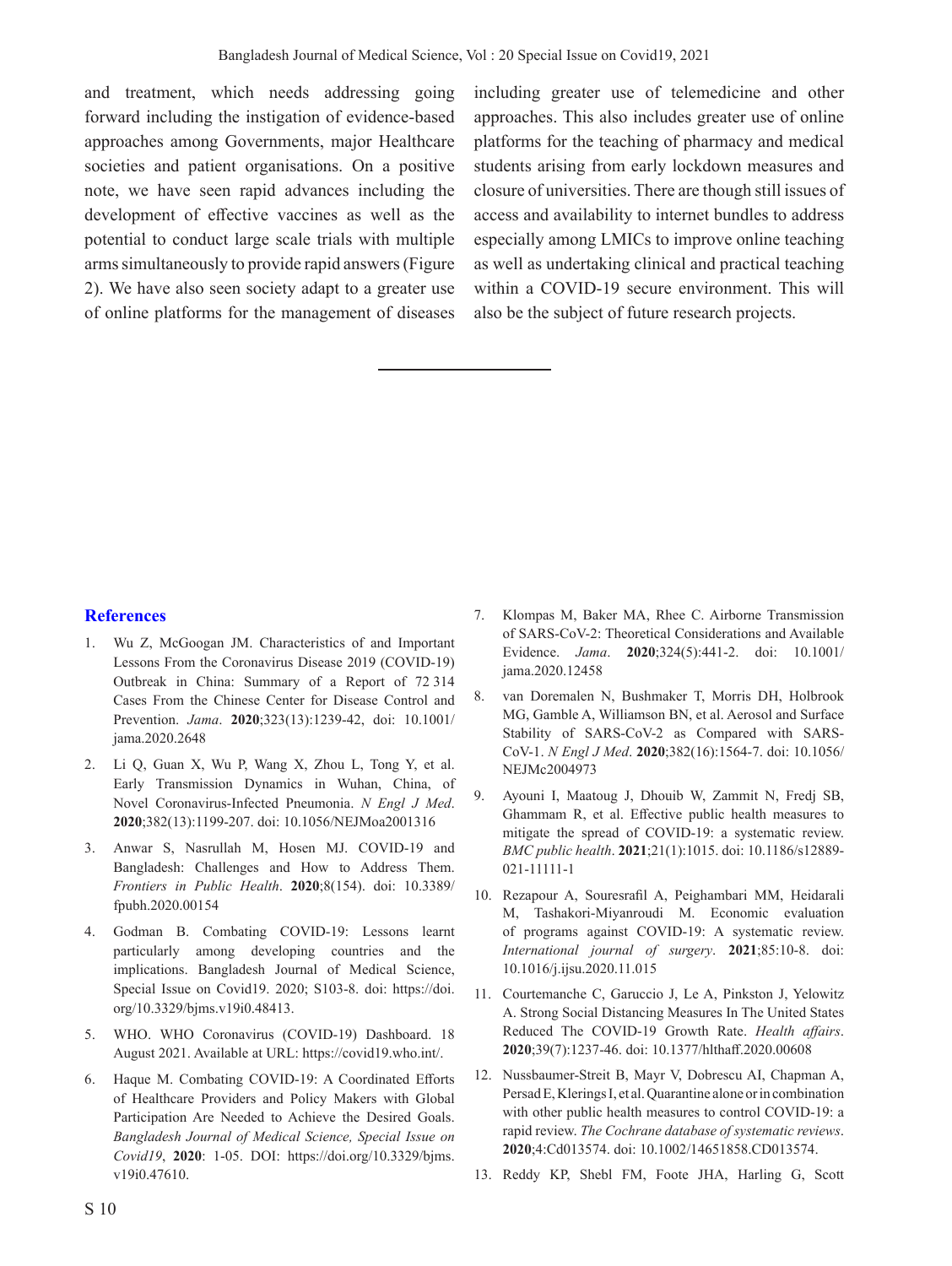JA, Panella C, et al. Cost-effectiveness of public health strategies for COVID-19 epidemic control in South Africa: a microsimulation modelling study. *The Lancet Global health*. **2021**;9(2):e120-e9. doi: 10.1016/S2214- 109X(20)30452-6

- 14. Chu DK, Akl EA, Duda S, Solo K, Yaacoub S, Schünemann HJ. Physical distancing, face masks, and eye protection to prevent person-to-person transmission of SARS-CoV-2 and COVID-19: a systematic review and meta-analysis. *Lancet*. **2020**;395(10242):1973-87. doi: 10.1016/S0140- 6736(20)31142-9
- 15. Ng Y, Li Z, Chua YX, Chaw WL, Zhao Z, Er B, et al. Evaluation of the Effectiveness of Surveillance and Containment Measures for the First 100 Patients with COVID-19 in Singapore - January 2-February 29, 2020. *MMWR*. **2020**;69(11):307-11. doi: 10.15585/mmwr. mm6911e1
- 16. Mendez-Brito A, El Bcheraoui C, Pozo-Martin F. Systematic review of empirical studies comparing the effectiveness of non-pharmaceutical interventions against COVID-19. *J Infec*t. **2021** (EPrint). doi: 10.1016/j.jinf.2021.06.018
- 17. Ogunleye OO, Basu D, Mueller D, Sneddon J, Seaton RA, Yinka-Ogunleye AF, et al. Response to the Novel Corona Virus (COVID-19) Pandemic Across Africa: Successes, Challenges, and Implications for the Future. *Frontiers in Pharmacology*. **2020**;11(1205). doi: 10.3389/ fphar.2020.01205
- 18. Godman B, Haque M, Islam S, Iqbal S, Urmi UL, Kamal ZM, et al. Rapid Assessment of Price Instability and Paucity of Medicines and Protection for COVID-19 Across Asia: Findings and Public Health Implications for the Future. *Frontiers in Public Health*. **2020**;8(744). doi: 10.3389/ fpubh.2020.585832
- 19. Kibuule D, Nambahu L, Sefah IA,Kurdi A, Phuong TNT, Kwon H-Y, Godman B. Activities in Namibia to Limit the Prevalence and Mortality from COVID-19 Including Community Pharmacy Activities and the Implications. *Sch Acad J Pharm*. **2021**; 10(5): 82-92. DOI: 10.36347/ sajp.2021.v10i05.001
- 20. Sefah I, Ogunleye O, Essah D, Opanga S, Rizvi N, Wamaitha A, et al. Rapid assessment of the potential paucity and price increases for suggested medicines and protection equipment for COVID-19 across developing countries with a particular focus on Africa and the implications. *Front Pharmacol*. **2021**;11(2055). doi: 10.3389/fphar.2020.588106
- 21. Afriyie DK, Asare GA, Amponsah SK, Godman B. COVID-19 pandemic in resource-poor countries: challenges, experiences and opportunities in Ghana. *J Infect Dev Ctries*. **2020**;14(8):838-43. doi: 10.3855/jidc.12909
- 22. Haque M, Islam S, Iqbal S, Urmi UL, Kamal ZM, Shuvo SA et al. Availability and price changes of potential medicines and equipment for the prevention and treatment of COVID-19 among pharmacy and drug stores in Bangladesh; findings and implications. *Bangladesh Journal of Medical Science* **2020**; 19 Special Issue on Covid19: S36-S50 DOI:https:// doi.org/10.3329/bjms.v19i0.48106
- 23. Sharma A, Ghosh D, Divekar N, Gore M, Gochhait S, Shireshi SS. Comparing the socio-economic implications of the 1918 Spanish flu and the COVID-19 pandemic in India: A systematic review of literature. *Int Soc Sci J*. **2021**. (EPrint). doi: 10.1111/issj.12266
- 24. Kluge HHP, Wickramasinghe K, Rippin HL, Mendes R, Peters DH, Kontsevaya A, et al. Prevention and control of non-communicable diseases in the COVID-19 response. *Lancet*. **2020**;395(10238):1678-80. doi: 10.1016/S0140- 6736(20)31067-9
- 25. Turcotte-Tremblay A-M, Gali Gali IA, Ridde V. The unintended consequences of COVID-19 mitigation measures matter: practical guidance for investigating them. *BMC Med Res Methodol*. **2021**;21(1):28. doi: 10.1186/ s12874-020-01200-x
- 26. Chiesa V, Antony G, Wismar M, Rechel B. COVID-19 pandemic: health impact of staying at home, social distancing and 'lockdown' measures-a systematic review of systematic reviews. J *Public Health*. **2021** (EPrint). doi: 10.1093/pubmed/fdab102
- 27. Abbas K, Procter SR, van Zandvoort K, Clark A, Funk S, Mengistu T, et al. Routine childhood immunisation during the COVID-19 pandemic in Africa: a benefit-risk analysis of health benefits versus excess risk of SARS-CoV-2 infection. *Lancet Glob Health*. **2020**;8(10):e1264-e72. doi: 10.1016/ S2214-109X(20)30308-9
- 28. Basu S. Non-communicable disease management in vulnerable patients during Covid-19. *Indian J Med Ethics*. **2020**;V(2):103-5. doi: 10.20529/IJME.2020.041
- 29. Lim MA, Huang I, Yonas E, Vania R, Pranata R. A wave of non-communicable diseases following the COVID-19 pandemic. *Diabetes Metab Syndr*. **2020**;14(5):979-80. doi: 10.1016/j.dsx.2020.06.050
- 30. Vindegaard N, Benros ME. COVID-19 pandemic and mental health consequences: Systematic review of the current evidence. *Brain Behav Immun*. **2020**;89:531- 42. doi: 10.1016/j.bbi.2020.05.048
- 31. Henssler J, Stock F, van Bohemen J, Walter H, Heinz A, Brandt L. Mental health effects of infection containment strategies: quarantine and isolation-a systematic review and meta-analysis. Eur *Arch Psychiatry Clin Neurosc*i. **2021**;271(2):223-234. doi: 10.1007/s00406-020-01196-x.
- 32. Cénat JM, Blais-Rochette C, Kokou-Kpolou CK, Noorishad PG, Mukunzi JN, McIntee SE, et al. Prevalence of symptoms of depression, anxiety, insomnia, posttraumatic stress disorder, and psychological distress among populations affected by the COVID-19 pandemic: A systematic review and meta-analysis. *Psychiatry Res*. **2021**;295:113599. doi: 10.1016/j.psychres.2020.113599
- 33. Langford BJ, So M, Raybardhan S, Leung V, Soucy JR, Westwood D, et al. Antibiotic prescribing in patients with COVID-19: rapid review and meta-analysis. *Clin Microbiol Infect*. **2021**;27(4):520-31. doi: 10.1016/j.cmi.2020.12.018
- 34. Rawson TM, Moore LSP, Zhu N, Ranganathan N, Skolimowska K, Gilchrist M, et al. Bacterial and fungal co-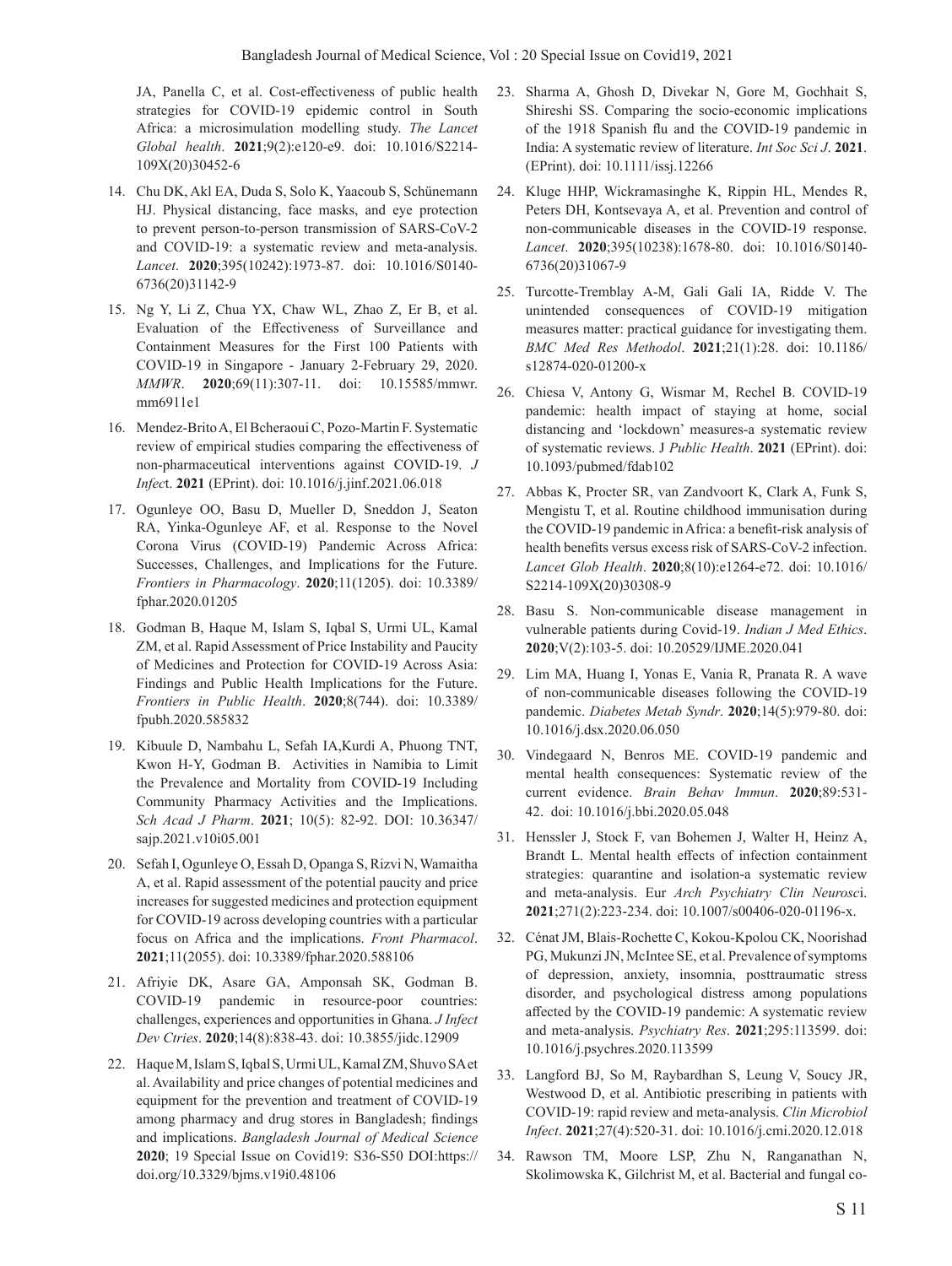infection in individuals with coronavirus: A rapid review to support COVID-19 antimicrobial prescribing. C*lin Infect Dis*. **2020**;71(9):2459-2468. doi: 10.1093/cid/ciaa530

- 35. Mah EMS, Hassan MZ, Biswas M, Rahman F, Akhtar Z, Das P, et al. Use of Antimicrobials among Suspected COVID-19 Patients at Selected Hospitals, Bangladesh: Findings from the First Wave of COVID-19 Pandemic. *Antibiotics*. **2021**;10(6). doi: 10.3390/antibiotics10060738
- 36. Iwu CJ, Jordan P, Jaja IF, Iwu CD, Wiysonge CS. Treatment of COVID-19: implications for antimicrobial resistance in Africa. *Pan Afr Med J*. **2020**;35(Suppl 2):119. doi: 10.11604/pamj.supp.2020.35.23713
- 37. Haque M, Abubakar A, Ogunleye O, Sani I, Sefah I, Kurdi A, et al. Changes in availability, utilization, and prices of medicines and protection equipment for COVID-19 in an Urban population of Northern Nigeria. *J Res Pharm Pract*. **2021**;10(1):17-22. doi: 10.4103/jrpp.JRPP\_20\_92
- 38. Hsu J. How covid-19 is accelerating the threat of antimicrobial resistance. *BMJ*. **2020**;369:m1983. doi: 10.1136/bmj.m1983
- 39. Hofer U. The cost of antimicrobial resistance. *Nat Rev Microbiol*. **2019**;17(1):3. doi: 10.1038/s41579-018-0125-x
- 40. Godman B, Egwuenu A, Haque M, Malande OO, Schellack N, Kumar S, et al. Strategies to Improve Antimicrobial Utilization with a Special Focus on Developing Countries. *Life*. **2021**;11(6):528. doi: 10.3390/life11060528
- 41. Godman B, Fadare J, Kwon HY, Dias CZ, Kurdi A, Dias Godói IP, et al. Evidence-based public policy making for medicines across countries: findings and implications for the future. *J Comp Eff Res*. **2021**;10(12):1019-52. doi: 10.2217/cer-2020-0273
- 42. Godman B, Haque M, McKimm J, Abu Bakar M, Sneddon J, Wale J, et al. Ongoing strategies to improve the management of upper respiratory tract infections and reduce inappropriate antibiotic use particularly among lower and middle-income countries: findings and implications for the future. *Curr Med Res Opin*. **2020**;36(2):301-27. doi: 10.1080/03007995.2019.1700947
- 43. Nathwani D, Varghese D, Stephens J, Ansari W, Martin S, Charbonneau C. Value of hospital antimicrobial stewardship programs [ASPs]: a systematic review. *Antimicrob Resist Infect Control*. 2019;8:35. doi: 10.1186/s13756-019-0471-0
- 44. Fadare JO, Ogunleye O, Iliyasu G, Adeoti A, Schellack N, Engler D, et al. Status of antimicrobial stewardship programmes in Nigerian tertiary healthcare facilities: Findings and implications. *J Glob Antimicrob Resist*. **2019**;17:132-6. doi: 10.1016/j.jgar.2018.11.025
- 45. Haque M, Godman B. Potential Strategies to Improve Antimicrobial Utilisation in Hospitals in Bangladesh Building on Experiences Across Developing Countries. Bangladesh Journal of Medical Science. 2021; 19 (3): 355- 7. DOI: https://doi.org/10.3329/bjm.
- 46. Cox JA, Vlieghe E, Mendelson M, Wertheim H, Ndegwa L, Villegas MV, et al. Antibiotic stewardship in low- and middle-income countries: the same but different? *Clin*

*Microbiol Infect*. **2017**;23(11):812-8. doi: 10.1016/j. cmi.2017.07.010

- 47. Akpan MR, Isemin NU, Udoh AE, Ashiru-Oredope D. Implementation of antimicrobial stewardship programmes in African countries: a systematic literature review. *J Glob Antimicrob Resist*. **2020**;22:317-24. doi: 10.1016/j. jgar.2020.03.009
- 48. van den Bergh D, Messina AP, Goff DA, van Jaarsveld A, Coetzee R, de Wet Y, et al. A pharmacist-led prospective antibiotic stewardship intervention improves compliance to community-acquired pneumonia guidelines in 39 public and private hospitals across South Africa. *Int Journal Antimicrob Agents*. **2020**;56(6):106189. doi: 10.1016/j. ijantimicag.2020.106189
- 49. Ahmed SA, Kumar A, Sethi P, Kapil A, Pandey RM, Wig N. Effectiveness of education and antibiotic control programme at All India Institute of Medical Sciences, New Delhi. *Natl Med J India*. **2018**;31(5):262-7. doi: 10.4103/0970- 258X.261176
- 50. Dyar OJ, Beovic B, Vlahovic-Palcevski V, Verheij T, Pulcini C. How can we improve antibiotic prescribing in primary care? *Expert Rev Anti infect Ther*. **2016**;14(4):403-13. doi: 10.1586/14787210.2016.1151353
- 51. Jacobs TG, Robertson J, van den Ham HA, Iwamoto K, Bak Pedersen H, Mantel-Teeuwisse AK. Assessing the impact of law enforcement to reduce over-the-counter (OTC) sales of antibiotics in low- and middle-income countries; a systematic literature review. *BMC Health Serv Res*. **2019**;19(1):536. doi: 10.1186/s12913-019-4359-8
- 52. Haque M, Godman B. Potential strategies to reduce inappropriate prescribing and dispensing of antimicrobials in Bangladesh building on the experiences in other developing countries. *Bangladesh Journal of Medical Science*. **2021**; 20 (4): 700-6. DOI: https://doi.org/10.3329/ bjms.v20i4.54123.
- 53. Opanga SA, Rizvi N, Wamaitha A, Sefah IA, Godman B. Availability of Medicines in Community Pharmacy to Manage Patients with COVID-19 in Kenya; Pilot Study and Implications. *Sch Acad J Pharm*. **2021**; 10(3): 36-42. DOI: 10.36347/sajp.2021.v10i03.001
- 54. Cadogan CA, Hughes CM. On the frontline against COVID-19: Community pharmacists' contribution during a public health crisis. *RSAP*. **2021**;17(1):2032-5. doi: 10.1016/j.sapharm.2020.03.015
- 55. Hedima EW, Adeyemi MS, Ikunaiye NY. Community Pharmacists: On the frontline of health service against COVID-19 in LMICs. *RSAP*. **2021**;17(1):1964-6. doi: 10.1016/j.sapharm.2020.04.013
- 56. Chowdhury N, Khalid A, Turin TC. Understanding misinformation infodemic during public health emergencies due to large-scale disease outbreaks: a rapid review. Z Gesundh Wiss. 2021:1-21. doi: 10.1007/s10389-021- 01565-3
- 57. Goodman JL, Borio L. Finding Effective Treatments for COVID-19: Scientific Integrity and Public Confidence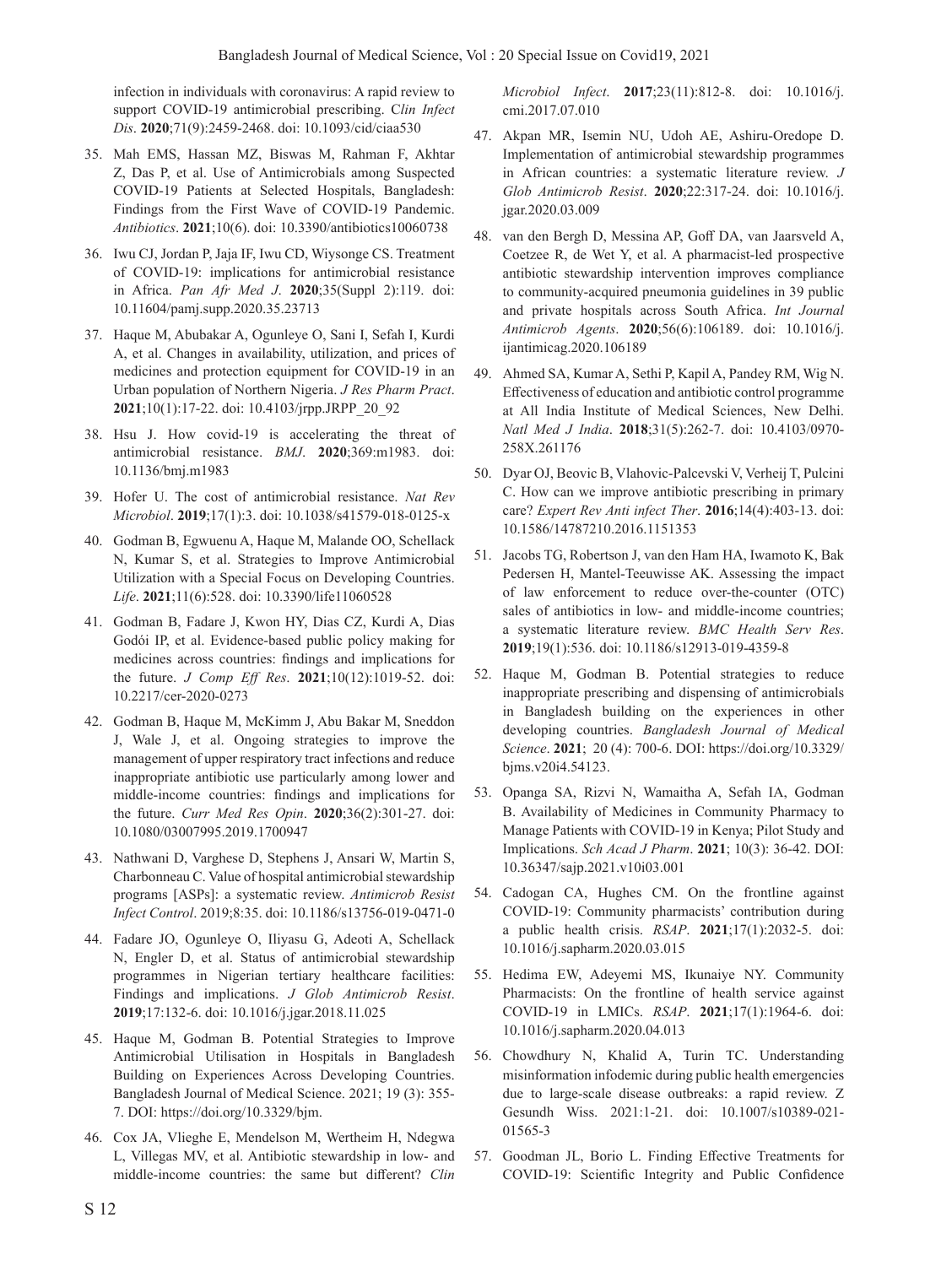in a Time of Crisis. *Jama*. **2020**;323(19):1899-900. doi: 10.1001/jama.2020.6434

- 58. Ferner RE, Aronson JK. Chloroquine and hydroxychloroquine in covid-19. *BMJ*. **2020**;369:m1432. doi: 10.1136/bmj.m1432
- 59. International Society of Antimicrobial Chemotherapy. Official Statement from International Society of Antimicrobial Chemotherapy (ISAC) - Hydroxychloroquine and azithromycin as a treatment of COVID-19: results of an open-label non-randomized clinical trial (Gautret P et al. PMID 32205204). Available at URL: https://www.isac. world/news-and-publications/official-isac-statement.
- 60. Abena PM, Decloedt EH, Bottieau E, Suleman F, Adejumo P, Sam-Agudu NA, et al. Chloroquine and Hydroxychloroquine for the Prevention or Treatment of COVID-19 in Africa: Caution for Inappropriate Offlabel Use in Healthcare Settings. *Am J Trop Med Hyg*. **2020**;102(6):1184-8. doi: 10.4269/ajtmh.20-0290
- 61. Horby P, Mafham M, Linsell L, Bell JL, Staplin N, Emberson JR, et al. Effect of Hydroxychloroquine in Hospitalized Patients with Covid-19. *N Engl J Med*. **2020**;383(21):2030- 40. doi: 10.1056/NEJMoa2022926
- 62. WHO. WHO discontinues hydroxychloroquine and lopinavir/ritonavir treatment arms for COVID-19. 4 July 2020. Available at URL: https://www.who.int/news-room/ detail/04-07-2020-who-discontinues-hydroxychloroquineand-lopinavir-ritonavir-treatment-arms-for-covid-19.
- 63. RECOVERY Collaborative Group. Lopinavir-ritonavir in patients admitted to hospital with COVID-19 (RECOVERY): a randomised, controlled, open-label, platform trial. *Lancet*. **2020**;396(10259):1345-52. doi: 10.1016/S0140-6736(20)32013-4
- 64. Dyer O. Covid-19: Remdesivir has little or no impact on survival, WHO trial shows. *BMJ*. **2020**;371:m4057. doi: 10.1136/bmj.m4057
- 65. Charan J, Kaur RJ, Bhardwaj P, Haque M, Sharma P, Misra S, et al. Rapid review of suspected adverse drug events due to remdesivir in the WHO database; findings and implications. *Expert Rev Clin Pharmacol*. **2021**;14(1):95- 103. doi: 10.1080/17512433.2021.1856655
- 66. Horby P, Lim WS, Emberson JR, Mafham M, Bell JL, Linsell L, et al. Dexamethasone in Hospitalized Patients with Covid-19. *N Engl J Med*. **2021**;384(8):693-704. doi: 10.1056/NEJMoa2021436
- 67. Abubakar AR, Sani IH, Godman B, Kumar S, Islam S, Jahan I, et al. Systematic Review on the Therapeutic Options for COVID-19: Clinical Evidence of Drug Efficacy and Implications. I*nfect Drug Resist*. **2020**;13:4673-95. doi: 10.2147/IDR.S289037
- 68. Viswanatha GL, Anjana Male C, Shylaja H. Efficacy and safety of tocilizumab in the management of COVID-19: a systematic review and meta-analysis of observational studies. Clin Exp Rheumatol. 2021 (EPrint). PMID: 34251307
- 69. Zhao M, Lu J, Tang Y, Dai Y, Zhou J, Wu Y. Tocilizumab

for treating COVID-19: a systemic review and metaanalysis of retrospective studies. *Eur J Clin Pharmacol*. **2021**;77(3):311-9. doi: 10.1007/s00228-020-03017-5

- 70. HAQUE M, Kumar S, Charan J, Bhatt R, Islam S, Dutta S, et al. Utilisation, availability and price changes of medicines and protection equipment for COVID-19 in India: findings and implications Short title: COVID-19 and price changes of treatments in India. *Front Pharmaco*l. **2021**;11(1822). doi: 10.3389/fphar.2020.582154
- 71. Iskandar K, Molinier L, Hallit S, Sartelli M, Hardcastle TC, Haque M, et al. Surveillance of antimicrobial resistance in low- and middle-income countries: a scattered picture. *Antimicrob Resist Infect Control*. **2021**;10(1):63 doi: 10.1186/s13756-021-00931-w
- 72. Malande OO, Musyoki MM, Meyer JC, Godman BB, Masika J. Understanding the Pathophysiology of COVID-19: A Review of Emerging Concepts. *EC Paediatrics* **2021**; 10 (4): 22-30.
- 73. Harder T, Koch J, Vygen-Bonnet S, Külper-Schiek W, Pilic A, Reda S, et al. Efficacy and effectiveness of COVID-19 vaccines against SARS-CoV-2 infection: interim results of a living systematic review, 1 January to 14 May 2021. *Euro Surveill*. **2021**;26(28):2100563. doi: 10.2807/1560-7917. ES.2021.26.28.2100563
- 74. Xing K, Tu XY, Liu M, Liang ZW, Chen JN, Li JJ, et al. Efficacy and safety of COVID-19 vaccines: a systematic review. *Zhongguo dang dai er ke za zhi*. **2021**;23(3):221-8. doi: 10.7499/j.issn.1008-8830.2101133
- 75. Ling Y, Zhong J, Luo J. Safety and effectiveness of SARS-CoV-2 vaccines: A systematic review and meta-analysis. J Med Virol. 2021. (EPrint). doi: 10.1002/jmv.27203
- 76. Knoll MD, Wonodi C. Oxford-AstraZeneca COVID-19 vaccine efficacy. *Lancet*. **2021**;397(10269):72-4. doi: 10.1016/S0140-6736(20)32623-4
- 77. Shinde V, Bhikha S, Hoosain Z, Archary M, Bhorat Q, Fairlie L, et al. Efficacy of NVX-CoV2373 Covid-19 Vaccine against the B.1.351 Variant. *NEJM*. **2021**;384(20):1899- 909. doi: 10.1056/NEJMoa2103055
- 78. Cavanaugh AM, Fortier S, Lewis P, Arora V, Johnson M, George K, et al. COVID-19 Outbreak Associated with a SARS-CoV-2 R.1 Lineage Variant in a Skilled Nursing Facility After Vaccination Program - Kentucky, March 2021. *MMWR*. **2021**;70(17):639-43. doi: 10.15585/mmwr. mm7017e2
- 79. Kupferschmidt K. Vaccine 2.0: Moderna and other companies plan tweaks that would protect against new coronavirus mutations. 2021. Available at URL: https:// www.sciencemag.org/news/2021/01/vaccine-20-modernaand-other-companies-plan-tweaks-would-protect-againstnew.
- 80. Pouwels KB, Pritchard E, Matthews PC, Stoesser N, Eyre DW, Karina-Doris Vihta K-D et al. Impact of Delta on viral burden and vaccine effectiveness against new SARS-CoV-2 infections in the UK. EPrint August 2021. Available at URL: https://www.ndm.ox.ac.uk/files/coronavirus/covid-